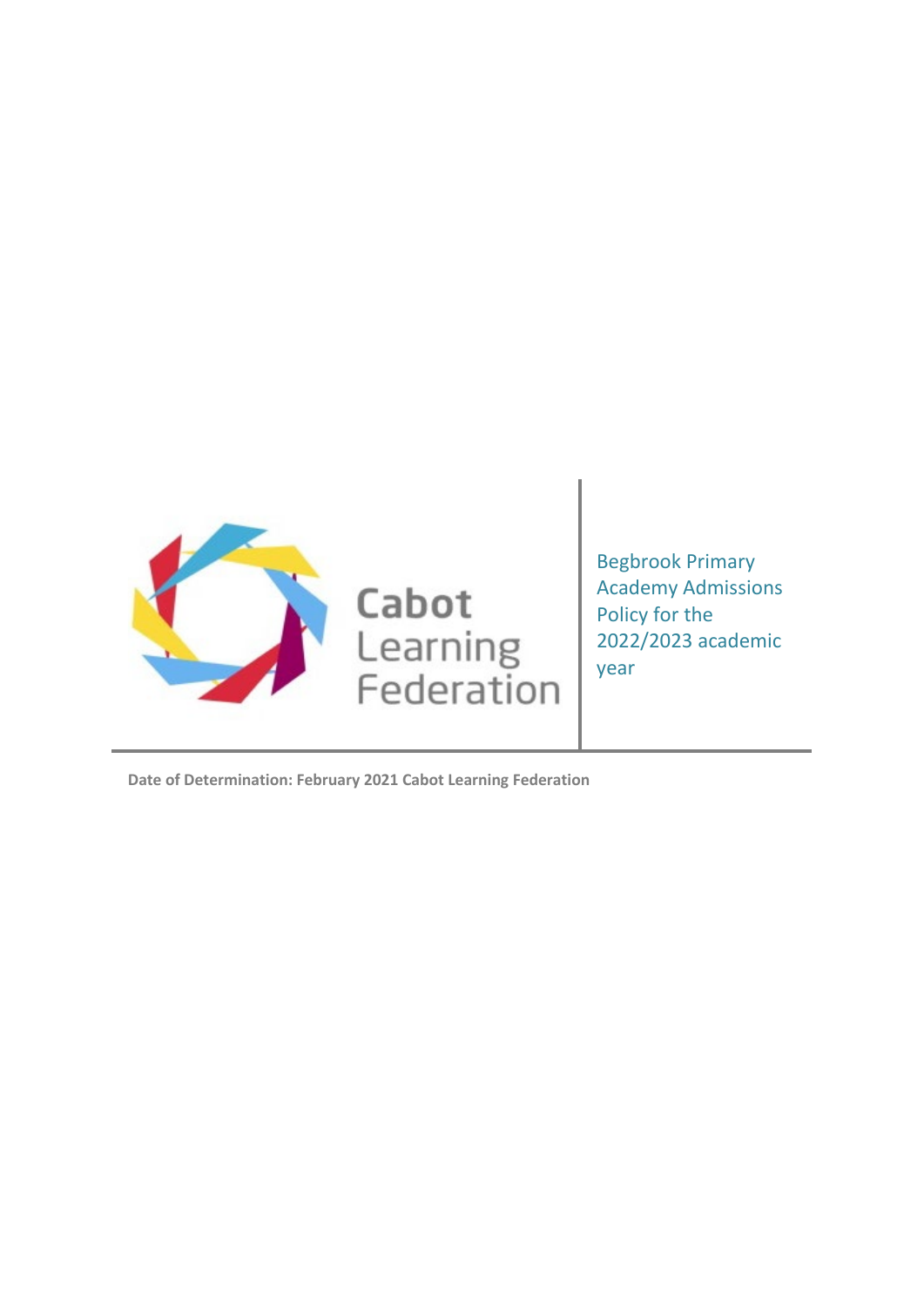

# <span id="page-1-0"></span>**History of most recent Policy changes**

| <b>Date</b>       | Page                         | <b>Change</b>                                                                                                    | <b>Origin of Change e.g. TU</b><br>request, Change in legislation |
|-------------------|------------------------------|------------------------------------------------------------------------------------------------------------------|-------------------------------------------------------------------|
| Date              | E.g. Whole<br>Document       | Detail of change                                                                                                 | Reason for change                                                 |
| November<br>2016  | P7 In Year<br>Admissions     | Amended to reflect in year<br>admission applications are made on<br>the Academy application form, not<br>the CAF | Review                                                            |
| September<br>2017 | Whole<br>document            | Amended to reflect<br>recommendations from BCC<br>Admissions                                                     | Review                                                            |
| October<br>2018   | Oversubscription<br>Criteria | Adjusted language to ensure<br>compliant with Bristol LA                                                         | Advice received from LA                                           |
| <b>July 2019</b>  |                              | <b>Adjusted following</b><br>recommendations from BCC<br>admissions team                                         |                                                                   |

## <span id="page-1-1"></span>**Equalities Impact Screening**

| Date of screening: 6 <sup>th</sup> November 2020                                                  |                           |     |                              |         |              |  |
|---------------------------------------------------------------------------------------------------|---------------------------|-----|------------------------------|---------|--------------|--|
| Name of person completing screening: W Hellin                                                     |                           |     |                              |         |              |  |
|                                                                                                   | Does this policy          |     | What is the expected impact  |         | <b>Notes</b> |  |
|                                                                                                   | have the potential        |     | of this policy on any of the |         |              |  |
|                                                                                                   | to impact on people       |     | identified groups            |         |              |  |
|                                                                                                   | in any of the             |     |                              |         |              |  |
|                                                                                                   | identified groups?        |     |                              |         |              |  |
|                                                                                                   | Yes                       | No. | Positive                     | Neutral | Negative     |  |
| Age                                                                                               | X                         |     | X                            |         |              |  |
| <b>Disability</b>                                                                                 | X                         |     | X                            |         |              |  |
| <b>Gender</b>                                                                                     | X                         |     | X                            |         |              |  |
| <b>Reassignment</b>                                                                               |                           |     |                              |         |              |  |
| <b>Race or Ethnicity</b>                                                                          | X                         |     | X                            |         |              |  |
| <b>Religion or Belief</b>                                                                         | X                         |     | x                            |         |              |  |
| <b>Marriage</b>                                                                                   | X                         |     | X                            |         |              |  |
| Pregnancy/<br><b>Maternity</b>                                                                    | X                         |     | x                            |         |              |  |
| Sex                                                                                               | $\boldsymbol{\mathsf{x}}$ |     | x                            |         |              |  |
| <b>Sexual Orientation</b>                                                                         | $\boldsymbol{\mathsf{x}}$ |     | x                            |         |              |  |
| Carers / in-care                                                                                  | $\boldsymbol{\mathsf{x}}$ |     | x                            |         |              |  |
| Should the policy have a Full Equalities Impact Assessment? Yes / No                              |                           |     |                              |         |              |  |
| The policy requires that academies comply with the DfE Admissions Code. If the policy is followed |                           |     |                              |         |              |  |

it will ensure the process is transparent and fair to all applicants.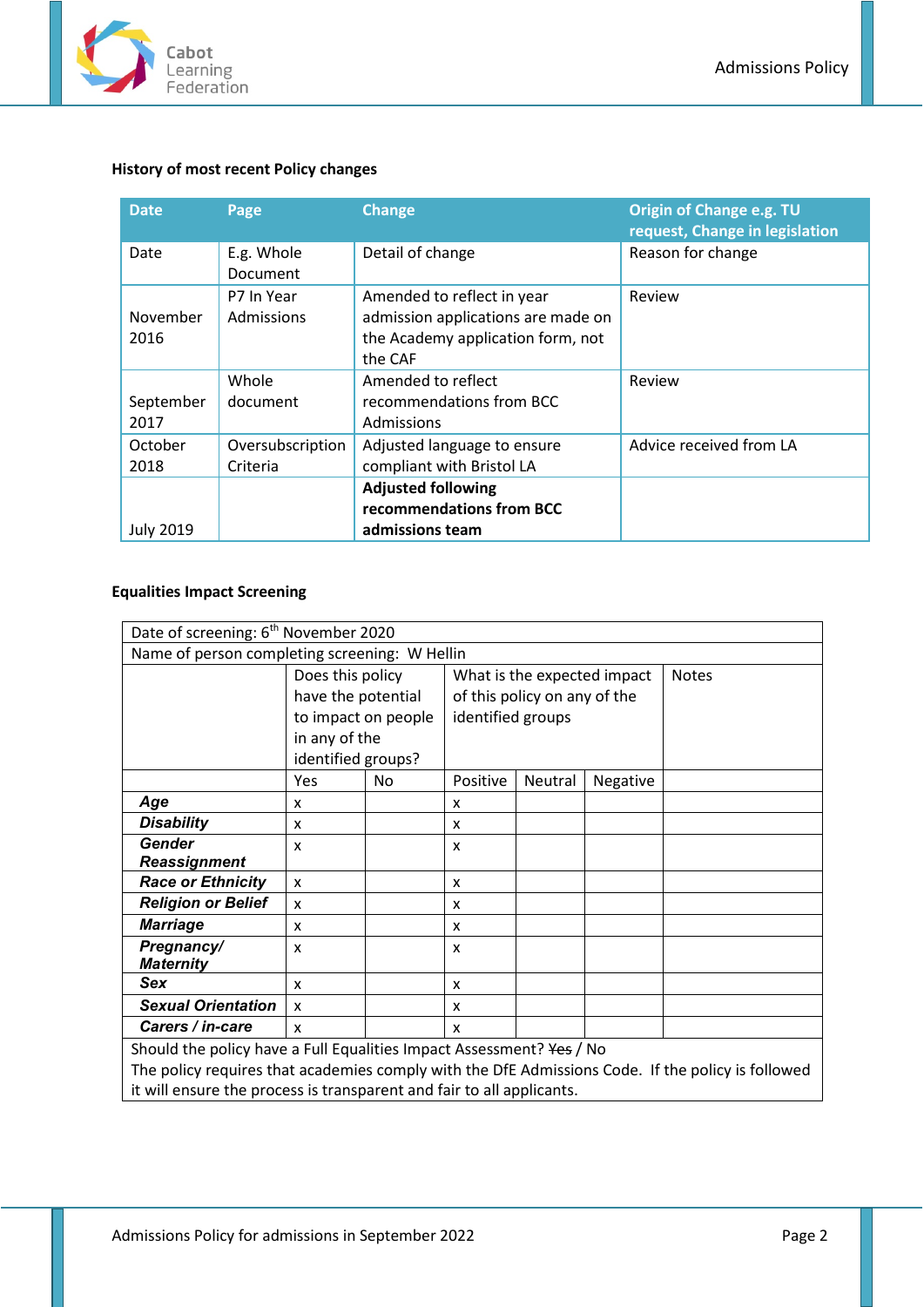

## <span id="page-2-0"></span>**Contents**

| $\mathbf{1}$   |                                                                                              |  |  |  |
|----------------|----------------------------------------------------------------------------------------------|--|--|--|
| $\overline{2}$ |                                                                                              |  |  |  |
| 3              |                                                                                              |  |  |  |
| 4              |                                                                                              |  |  |  |
| 5              |                                                                                              |  |  |  |
| 6              |                                                                                              |  |  |  |
| 7              |                                                                                              |  |  |  |
| 8              |                                                                                              |  |  |  |
| 9              |                                                                                              |  |  |  |
| 10             |                                                                                              |  |  |  |
| 11             |                                                                                              |  |  |  |
| 12             | Admissions of children outside their normal chronological year group (delayed or accelerated |  |  |  |
|                |                                                                                              |  |  |  |
| 13             |                                                                                              |  |  |  |
| 14             |                                                                                              |  |  |  |
|                |                                                                                              |  |  |  |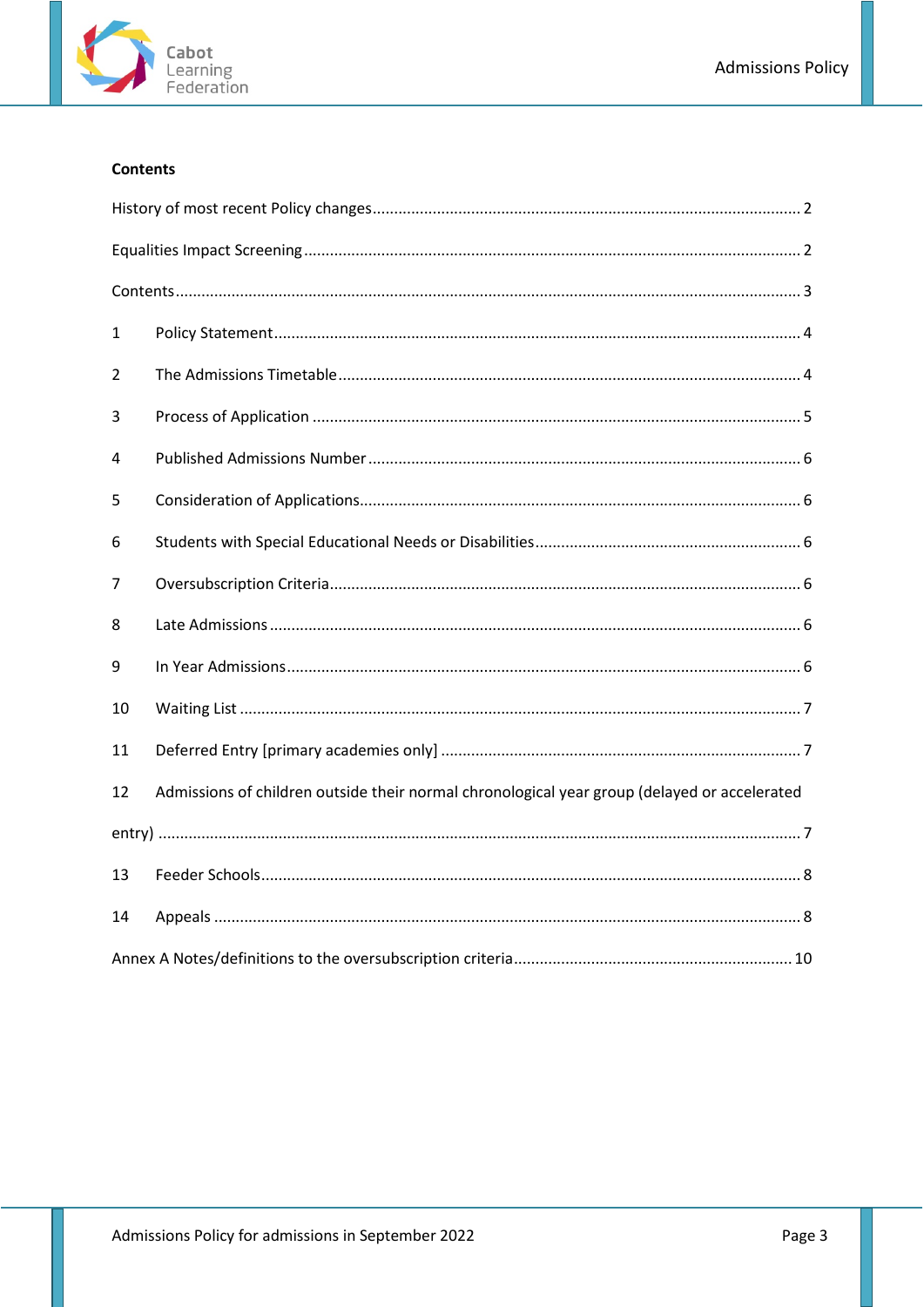

#### <span id="page-3-0"></span>**1 Policy Statement**

- 1.1 The purpose of this policy is to make clear the admissions process to Begbrook Primary Academy.
- 1.2 The Cabot Learning Federation (CLF) adheres to the statutory requirements and the principles outlined in the School Admissions Code [DfE December 2014], which all academies are required to adhere to via the Funding Agreement between Begbrook Primary Academy and the Secretary of State.
- 1.3 The CLF has agreed that the admission arrangements will remain in line with the agreed arrangements for Bristol Local Authority maintained non-denominational secondary and primary schools.
- 1.4 More information about the CLF can be found on the website as follows: [clf.uk](file://clf-fs-001/staffhome$/WHellin/Documents/CLF/Policies/Master%20Policies/Admissions%20Templates%20Sept%202021/clf.uk)

#### <span id="page-3-1"></span>**2 The Admissions Timetable**

- 2.1 Consultation
- 2.1.1 The Cabot Learning Federation (CLF) sets out admission arrangements annually. Where changes are proposed to admission arrangements, the federation will first publicly consult on those arrangements. If no changes are made to admission arrangements, the Academy admissions policy will be consulted on at least once every 7 years.
- 2.1.2 For admission arrangements for entry in September 2022 and all subsequent years, consultation will be for a minimum of 6 weeks and will take place between 1 October and 31 January of the school year before those arrangements are to apply. An illustration of these timeframes is contained in Table 1 below.
- 2.1.3 As their own admission authority, CLF academies are not required to consult on their Published Admission Number (PAN) where they propose either to increase or keep the same PAN; however where a PAN is increased the Academy will notify the LA and publish details on the Academy website.
- 2.1.4 When consultation is required, the CLF will consult the following parties on the proposed admission arrangements:
	- a. Parents/carers of children between the ages of  $2 18$ ;
	- b. Bristol LA;
	- c. The Admission Forum for Bristol LA (where this exists);
	- d. Any other admission authorities for primary and secondary schools located within the relevant area for consultation set by Bristol LA;
	- e. Any other governing body/Academy Council for primary and secondary schools (as far as not falling within paragraph c)) located within the relevant area for consultation;
	- f. Affected admission authorities in neighbouring local authority areas.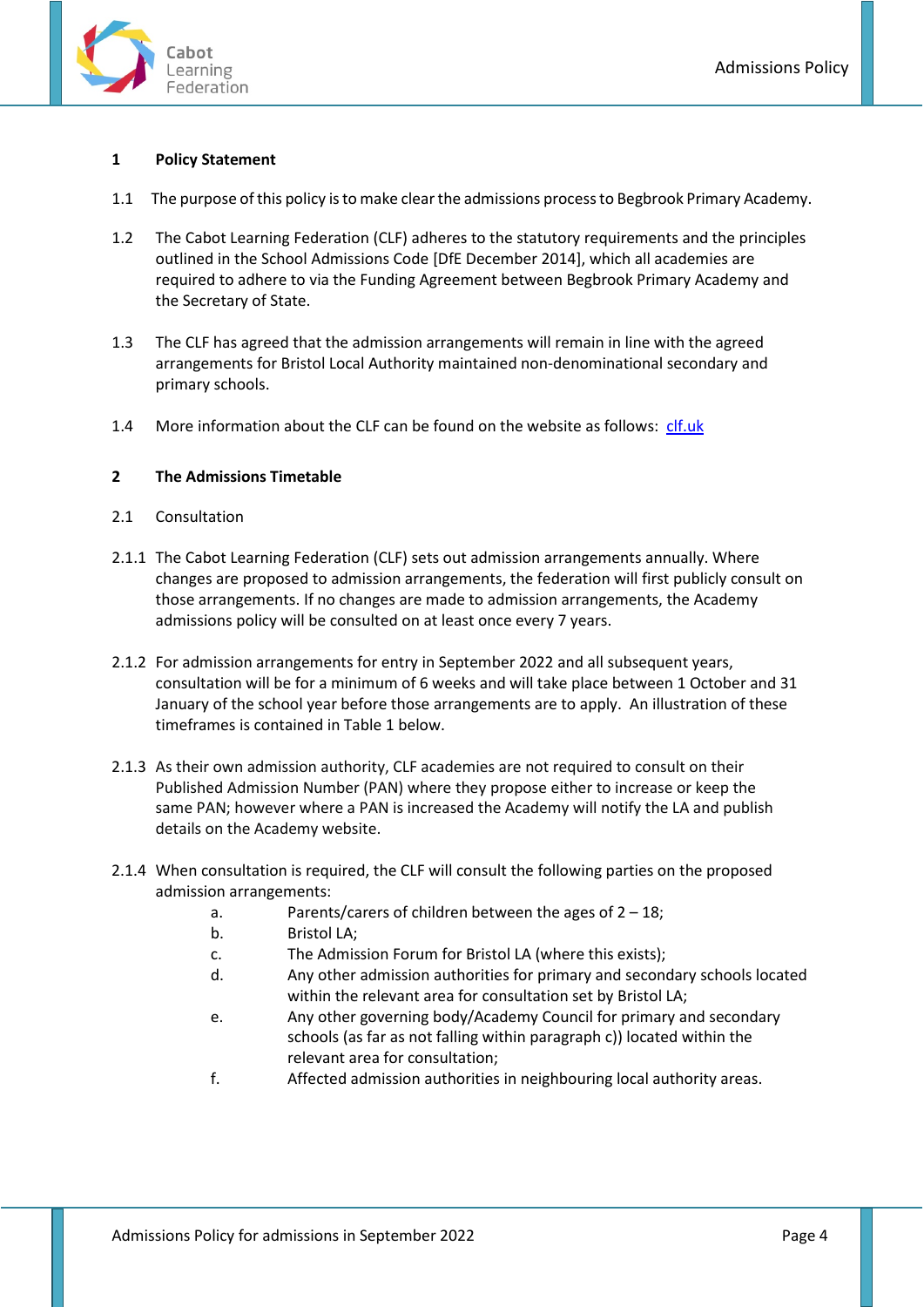

#### 2.2 Determination

- 2.2.1 Once feedback from the consultation has been considered the CLF must determine the admission arrangements and must notify the Local Authority (LA) of these and publish them on the relevant Academy website.
- 2.3 Offers and Acceptance of Offers
- 2.3.1 Offers are made and need to be accepted by the dates set out at Table 1 below.

Table 1 Admissions Timetable

*[Amend dates if you follow an alternative admissions timetable]*

\*National Offer Day is on the date specified or the next working day where the specified date is a weekend or bank holiday.

## <span id="page-4-0"></span>**3 Process of Application**

3.1 Applications for places at the Academy will be made in accordance with Bristol Local Authority's co-ordinated admission arrangements, and will be made on the Common Application Form (CAF) provided and administered by the Local Authority. The CAF can be found by visiting https://www.bristol.gov.uk/schools-learning-early-years/school-admissions].

|                          | <b>Admission in September</b> | <b>Admission in September</b> | <b>Admission in September</b> |  |
|--------------------------|-------------------------------|-------------------------------|-------------------------------|--|
|                          | 2021                          | 2022                          | 2023                          |  |
| Consultation period      | 6 weeks between 1             | 6 weeks between 1             | 6 weeks between 1             |  |
| for changes to the       | October 2019 and 31           | October 2020 and 31           | October 2021 and 31           |  |
| <b>Admissions Policy</b> | January 2020                  | January 2021                  | January 2022                  |  |
| The CLF must             |                               |                               |                               |  |
| determine                |                               | 28 February 2021              | 28 February 2022              |  |
| admission                | 28 February 2020              |                               |                               |  |
| arrangements by          |                               |                               |                               |  |
| The CLF must             |                               |                               |                               |  |
| publish the appeals      | 28 February 2020              | 28 February 2021              | 28 February 2022              |  |
| timetable by             |                               |                               |                               |  |
| The CLF must notify      |                               |                               |                               |  |
| the LA of the            |                               |                               |                               |  |
| arrangements and         | 15 March 2020                 | 15 March 2021                 | 15 March 2022                 |  |
| publish them on          |                               |                               |                               |  |
| the website by           |                               |                               |                               |  |
| Applications from        | Secondary 31 October          | Secondary: 31 October         | Secondary 31 October          |  |
| parents/carers           | 2020                          | 2021                          | 2022                          |  |
| close                    | Primary: 15 January 2021      | Primary: 15 January 2022      | Primary: 15 January 2023      |  |
| Offers made to           | Secondary: 1 March 2021       |                               | Secondary: 1 March 2023       |  |
| parents/carers on        |                               | Secondary: 1 March 2022       |                               |  |
| National Offer Day*      | Primary: 16 April 2021        | Primary: 16 April 2022        | Primary: 16 April 2023        |  |
| Appeals must be          | 20 school days following      | 20 school days following      | 20 school days following      |  |
| made by                  | offer of place                | offer of place                | offer of place                |  |

Alternatively, parents/carers can contact the Academy who will provide them with a copy of the form.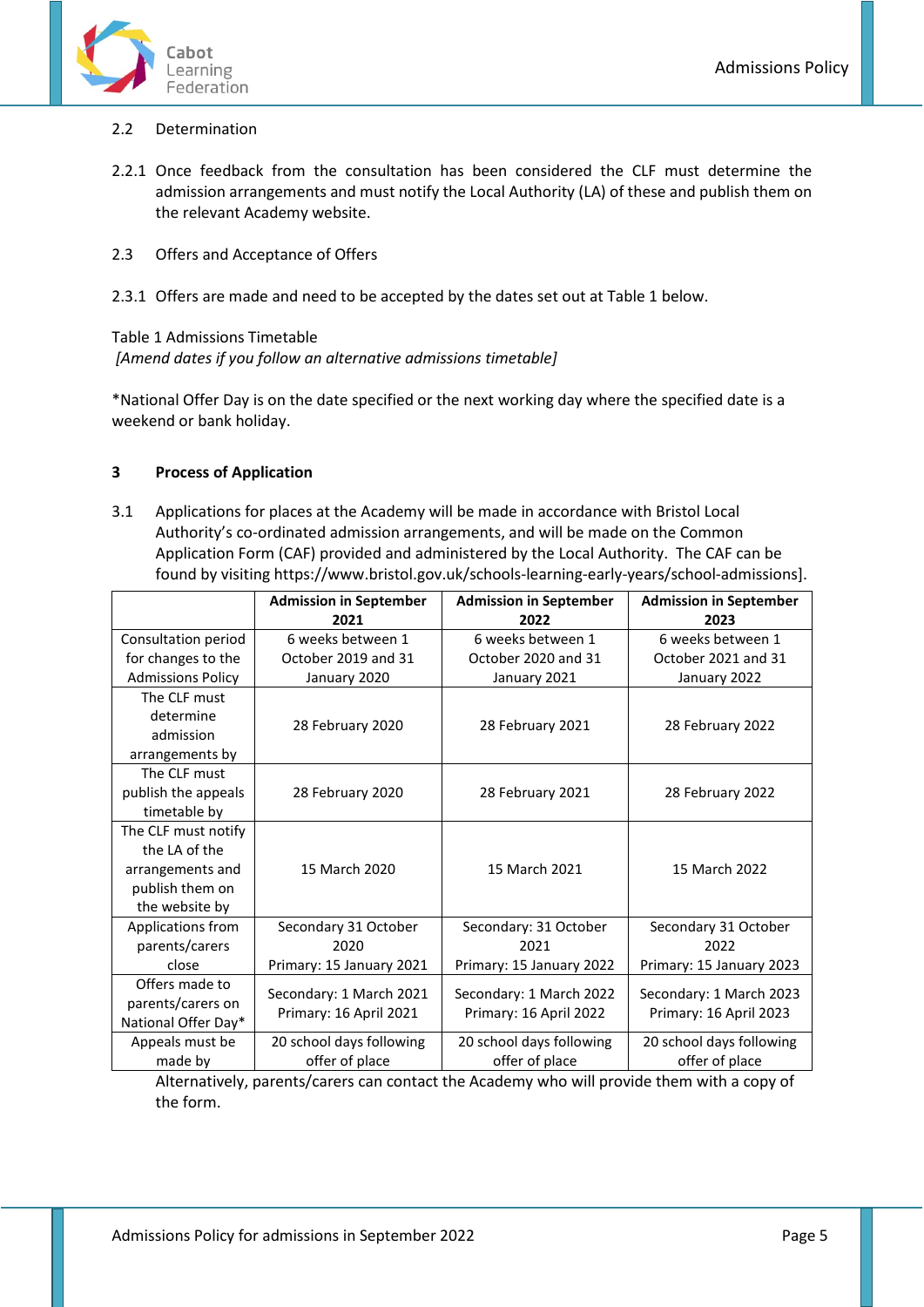

## <span id="page-5-0"></span>**4 Published Admissions Number**

4.1 Begbrook Primary Academy has a PAN of 90 places in Reception Year (Year R), leading to a total number of 630 places across Years R to 6 when at full capacity.

## <span id="page-5-1"></span>**5 Consideration of Applications**

5.1 The Local Authority will consider all application for places. Where fewer than 90 applications are received, the Local Authority will offer places to all those who have applied.

## <span id="page-5-2"></span>**6 Students with Special Educational Needs or Disabilities**

6.1 Children with an EHC Plan are placed in schools/academies through the arrangements set out in the SEND Code of Practice and not through these admission criteria. All admission authorities are required by Section 324 of the Education Act 1996 to admit to the academy a child with an EHC Plan that names the academy. Academies must admit such children whether they have places or not. Any appeal concerning the statement of the admission is to the independent First-Tier Tribunal (Health, Education and Social Care Chamber). Parents/carers of children with an EHC Plan should contact their child's lead professional for any further information.

## <span id="page-5-3"></span>**7 Oversubscription Criteria**

- 7.1 Where the number of applications for admissions is greater than the Published Admission Number (PAN), applications will be considered against the criteria set out below. These are listed in priority order and will be applied to all applications received by the published closing date. Notes/definitions to the oversubscription criteria are set out in Annex A [page 10].
	- 1) Children in Public Care and Previously in Public Care
	- 2) Siblings (see notes for definition)
	- 3) Geographical considerations those living closest to the Academy will be given priority.

4) Tie breaker – where it is not possible to distinguish between applicants within a particular oversubscription criteria, places will be awarded by random allocation. This process will be supervised by an independent person to the Local Authority and the academy.

#### <span id="page-5-4"></span>**8 Late Admissions**

8.1 Late applications will not be considered until offers have been made to on time applicants and in accordance with the dates set out in the Bristol Admission Scheme.

## <span id="page-5-5"></span>**9 In Year Admissions**

9.1 The Academy is part of the Bristol LA coordinated in year admissions arrangements. This scheme applies to all applications for places in existing year groups from parents/carers resident in Bristol LA or with a confirmed move to Bristol LA at the time of the application.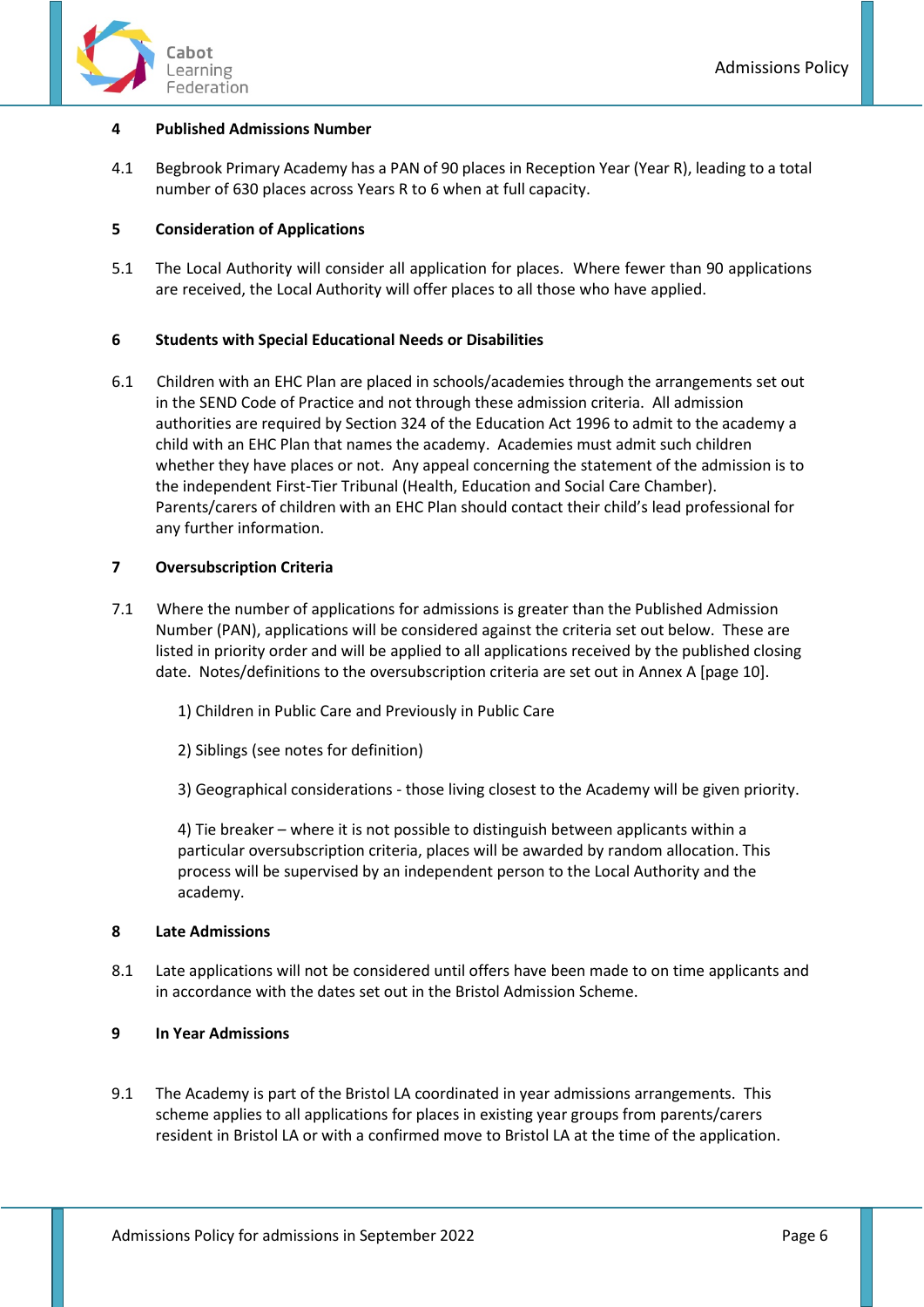

9.2 Applications for Academy places from parents/carers resident in, or with a confirmed move to the local area must made on the Academy application form available from the following website: begbrookprimaryacademy.clf.uk. The Academy will consider each application. If more applications are received then there are places available, the oversubscription criteria shall apply. Parents/carers whose application is turned down are entitled to appeal.

## <span id="page-6-0"></span>**10 Waiting List**

- 10.1 Where the Academy has been oversubscribed in the normal admissions round and places have been refused to some applicants, a waiting list will be maintained for any vacancies which subsequently occur in the Academy.
- 10.2 The waiting list will be prioritised according to the admission criteria and not by reference to the date of joining the waiting list.
- 10.3 Any waiting list will be maintained until the end of Term 2 (December term) and then discarded.

## <span id="page-6-1"></span>**11 Deferred Entry [primary academies only]**

- 11.1 Depending on their child's date of birth, places may be deferred until the start of term 3 or 5 but not later than the term following the child's fifth birthday and cannot be deferred until the start of the following academic year. Parents should make any request to the school for a deferment once they have received an offer of a school place. The school place will be held for that child and will not be available to be offered to another child.
- 11.2 If parents wish to defer their child's admission and the term following their fifth birthday would be September 2022, parents will need to notify the school, where a place has been offered, of their intentions to do so. Parents will need to put this in writing to the school and their child's place at the school will be withdrawn and may be offered to another child. It is then the parent's responsibility to apply for a school place in year 1, with their chronological cohort.
- 11.3 Parents should be aware that a school might become full in the Reception age group with pupils whose parent applies for a place during the 2022-23 school year. There may be no places available in a preferred school for those who defer their child's admission until Year 1. These parents will need to apply for a Year 1 school place for their child at the relevant time.

## <span id="page-6-2"></span>**12 Admissions of children outside their normal chronological year group (delayed or accelerated entry)**

- 12.1 Applications for delayed or accelerated entry in cases where parents would like their child to be admitted to a year group that is not the chronological age year group, will be considered. The admissions authority for the school will make the final decision.
- 12.2 In addition, parents of summer born children (born on or between 1 April and 31 August) can request to admit their child into the Reception year, one year after they would normally enter the school. The admissions authority for the school will make the final decision.
- 12.3 Decisions will be made on the basis of the circumstances of each case and in the best interests of the child. This will include taking account:
	- the parent's views;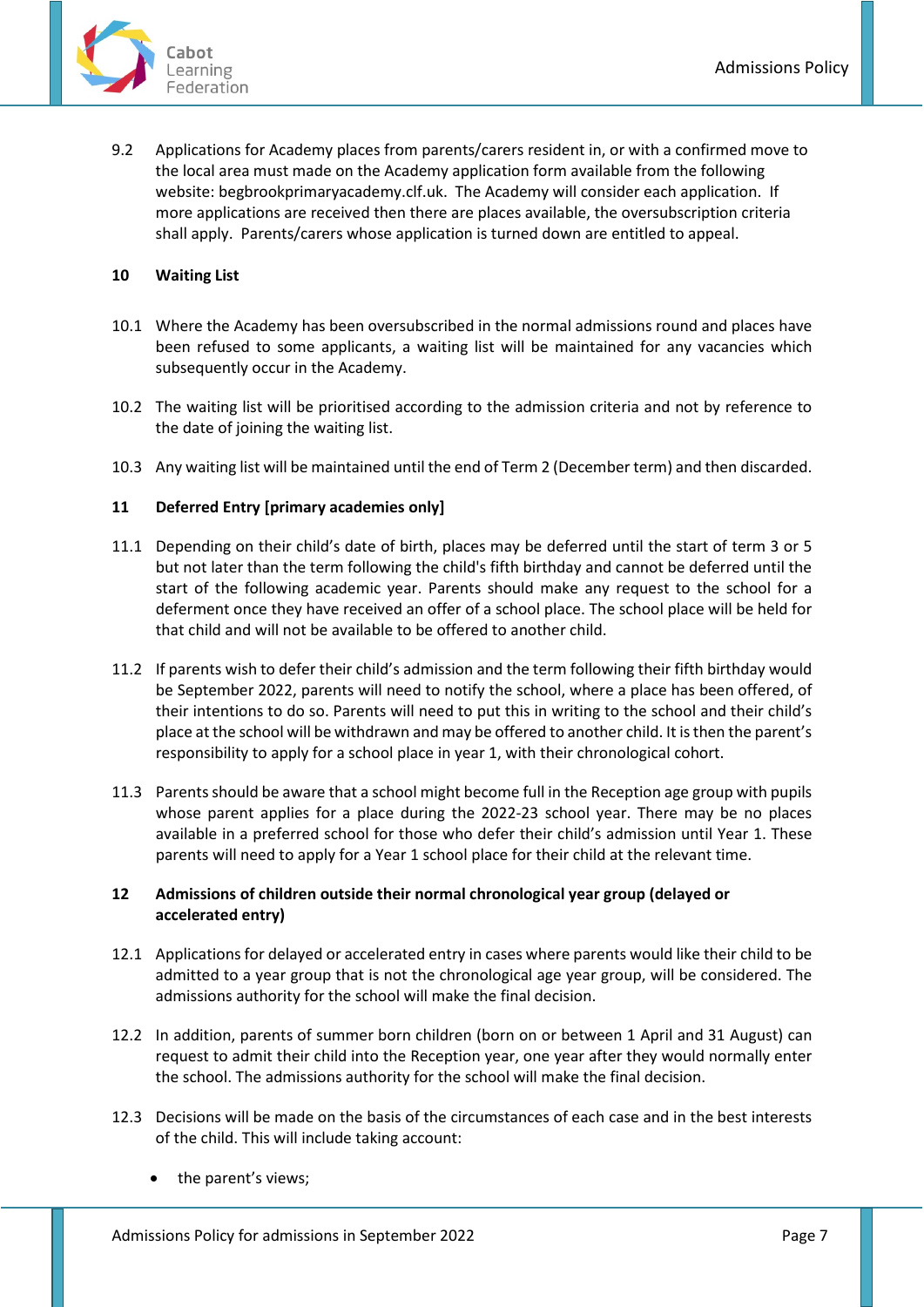

- information about the child's academic, social and emotional development;
- where relevant, their medical history and the views of a medical professional;
- whether they have previously been educated out of their normal age group;
- whether they may naturally have fallen into a lower age group if it were not for being born prematurely.
- 12.4 The admissions authority must also take into account the views of the head teacher.
- 12.5 Parents will need to write to the school to request that their child starts a year later or earlier than their chronological age. Parents will need to give reasons for the request and details of the child's particular needs. Any reports or evidence to support your request should also be enclosed.
- 12.6 For reception and junior intake applications, it is advised that an on time application is submitted for the correct chronological year group. If the delay/accelerated request is agreed, the on time application can be withdrawn and a new application should be made the following year. If the request is not agreed, and the child stays in their chronological age group, the on time application can still be processed. If a request is not agreed and the child does not have an on time application then a late application would need to be submitted.
- 12.7 Where the admission authority agrees to a parent's request for their child to be admitted out of their normal age group the parent must apply according to the timescales of the agreed admission cohort. The application will be processed as part of the main admissions round (including applying the oversubscription criteria where applicable), unless the parental request is made too late for this to be possible. Parents have a statutory right to appeal against the refusal of a place at a school for which they have applied and been refused. This right does not apply if they are offered a place at the school but it is not in their preferred age group.

#### <span id="page-7-0"></span>**13 Feeder Schools**

13.1 The CLF does not operate a feeder primary academy policy for admissions to a secondary academy and therefore attendance at a federation primary academy does not guarantee a place at a particular federation secondary academy. The exception to this is King's Oak Academy which is an all-through provision.

#### <span id="page-7-1"></span>**14 Appeals**

- 14.1 When an offer of a place is made, the reasons for the decision will be set out, together with details of how the parent/carer can lodge an appeal against the decision by the deadline for doing so. The Academy must establish an independent appeals panel to hear the appeal. The panel will decide whether to uphold or dismiss the appeal. Where a panel upholds the appeal the Academy is required to admit the child.
- 14.2 The arrangements for appeals will be in line with the Code of Practice on School Admission Appeals.
- 14.3 Parents will normally have 20 school days after notification of a place not being offered to lodge an appeal.
- 14.4 Parents/carers wishing to appeal against an admission appeal should send a completed appeal form to the address detailed on the offer letter. Other documents may be submitted in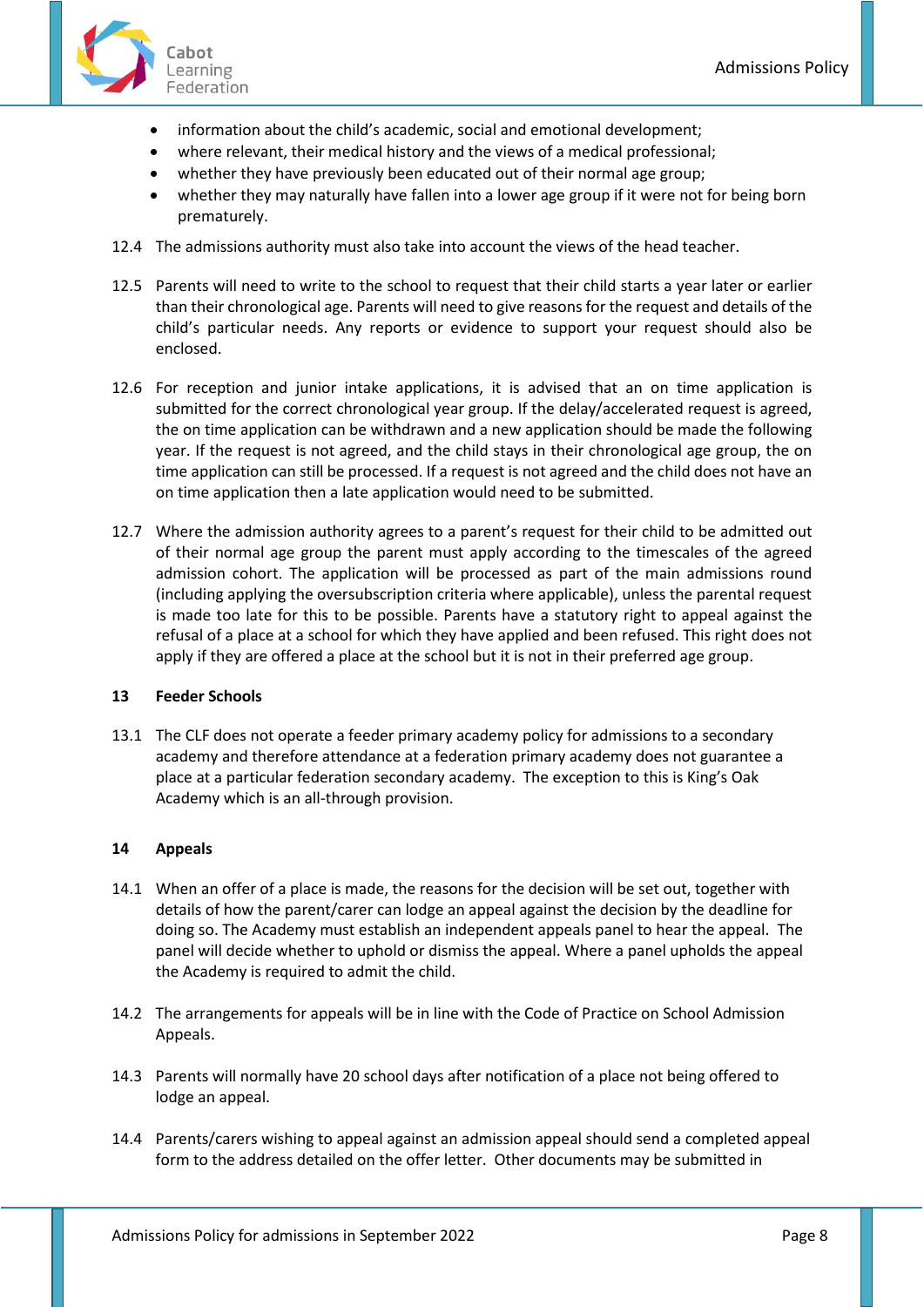

support of an appeal and should be lodged not less than 5 school days before the appeal hearing.

- 14.5 Parents/carers will be given 10 school days' notice of the appeal hearing, unless they agree to a shorter period of notice.
- 14.6 The decision of the Appeal Panel will be communicated in writing as soon as possible after the hearing has been concluded and within 5 school days. In the case of unsuccessful appeals the Appeal Panel will give the parents/carers their reasons for not upholding the appeal.